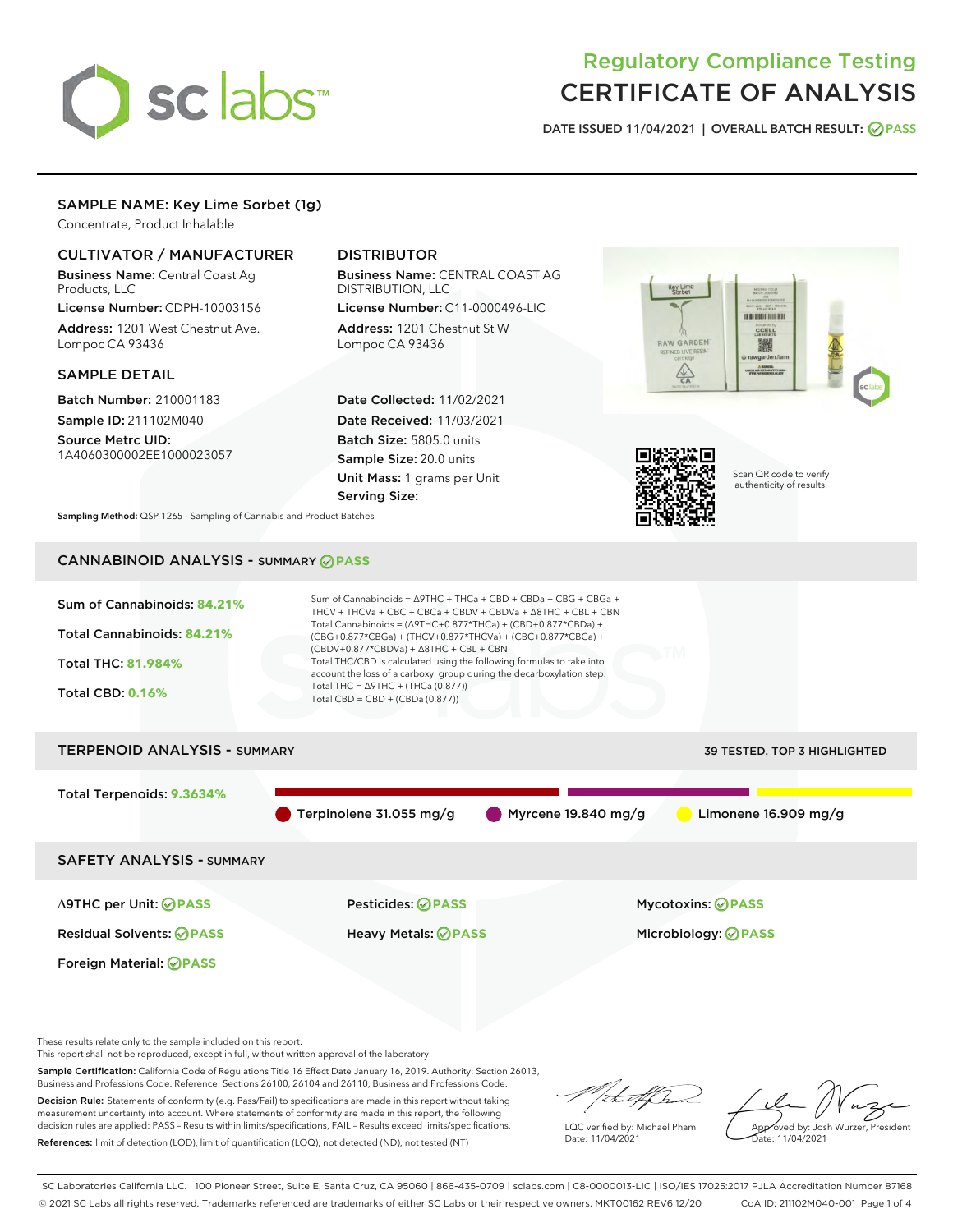



KEY LIME SORBET (1G) | DATE ISSUED 11/04/2021 | OVERALL BATCH RESULT: 2 PASS

### CANNABINOID TEST RESULTS - 11/04/2021 2 PASS

Tested by high-performance liquid chromatography with diode-array detection (HPLC-DAD). **Method:** QSP 1157 - Analysis of Cannabinoids by HPLC-DAD

#### TOTAL CANNABINOIDS: **84.21%**

Total Cannabinoids (Total THC) + (Total CBD) + (Total CBG) + (Total THCV) + (Total CBC) + (Total CBDV) + ∆8THC + CBL + CBN

TOTAL THC: **81.984%** Total THC (∆9THC+0.877\*THCa)

TOTAL CBD: **0.16%**

Total CBD (CBD+0.877\*CBDa)

TOTAL CBG: 1.332% Total CBG (CBG+0.877\*CBGa)

TOTAL THCV: 0.56% Total THCV (THCV+0.877\*THCVa)

TOTAL CBC: ND Total CBC (CBC+0.877\*CBCa)

TOTAL CBDV: ND Total CBDV (CBDV+0.877\*CBDVa)

| <b>COMPOUND</b>  | LOD/LOQ<br>(mg/g)          | <b>MEASUREMENT</b><br><b>UNCERTAINTY</b><br>(mg/g) | <b>RESULT</b><br>(mg/g) | <b>RESULT</b><br>(%) |
|------------------|----------------------------|----------------------------------------------------|-------------------------|----------------------|
| <b>A9THC</b>     | 0.06 / 0.26                | ±28.202                                            | 819.84                  | 81.984               |
| <b>CBG</b>       | 0.06/0.19                  | ±0.525                                             | 13.32                   | 1.332                |
| <b>THCV</b>      | 0.1 / 0.2                  | ±0.28                                              | 5.6                     | 0.56                 |
| <b>CBN</b>       | 0.1/0.3                    | ±0.11                                              | 1.7                     | 0.17                 |
| <b>CBD</b>       | 0.07/0.29                  | ±0.074                                             | 1.60                    | 0.160                |
| $\triangle$ 8THC | 0.1/0.4                    | N/A                                                | <b>ND</b>               | <b>ND</b>            |
| <b>THCa</b>      | 0.05/0.14                  | N/A                                                | <b>ND</b>               | <b>ND</b>            |
| <b>THCVa</b>     | 0.07/0.20                  | N/A                                                | <b>ND</b>               | <b>ND</b>            |
| <b>CBDa</b>      | 0.02/0.19                  | N/A                                                | <b>ND</b>               | <b>ND</b>            |
| <b>CBDV</b>      | 0.04 / 0.15                | N/A                                                | <b>ND</b>               | <b>ND</b>            |
| <b>CBDVa</b>     | 0.03/0.53                  | N/A                                                | <b>ND</b>               | <b>ND</b>            |
| <b>CBGa</b>      | 0.1 / 0.2                  | N/A                                                | <b>ND</b>               | <b>ND</b>            |
| <b>CBL</b>       | 0.06 / 0.24                | N/A                                                | <b>ND</b>               | <b>ND</b>            |
| <b>CBC</b>       | 0.2 / 0.5                  | N/A                                                | <b>ND</b>               | <b>ND</b>            |
| <b>CBCa</b>      | 0.07/0.28                  | N/A                                                | <b>ND</b>               | <b>ND</b>            |
|                  | <b>SUM OF CANNABINOIDS</b> |                                                    | 842.1 mg/g              | 84.21%               |

#### **UNIT MASS: 1 grams per Unit**

| ∆9THC per Unit                         | 1120 per-package limit | 819.84 mg/unit  | <b>PASS</b> |
|----------------------------------------|------------------------|-----------------|-------------|
| <b>Total THC per Unit</b>              |                        | 819.84 mg/unit  |             |
| <b>CBD per Unit</b>                    |                        | $1.60$ mg/unit  |             |
| <b>Total CBD per Unit</b>              |                        | $1.60$ mg/unit  |             |
| <b>Sum of Cannabinoids</b><br>per Unit |                        | 842.1 mg/unit   |             |
| <b>Total Cannabinoids</b><br>per Unit  |                        | $842.1$ mg/unit |             |

| <b>TERPENOID TEST RESULTS - 11/04/2021</b> |  |
|--------------------------------------------|--|
|                                            |  |

Terpene analysis utilizing gas chromatography-flame ionization detection (GC-FID). **Method:** QSP 1192 - Analysis of Terpenoids by GC-FID

| <b>COMPOUND</b>         | LOD/LOQ<br>(mg/g) | <b>MEASUREMENT</b><br><b>UNCERTAINTY</b><br>(mg/g) | <b>RESULT</b><br>(mg/g)                         | <b>RESULT</b><br>$(\%)$ |
|-------------------------|-------------------|----------------------------------------------------|-------------------------------------------------|-------------------------|
| Terpinolene             | 0.008 / 0.026     | ±0.6366                                            | 31.055                                          | 3.1055                  |
| <b>Myrcene</b>          | 0.008 / 0.025     | ±0.2559                                            | 19.840                                          | 1.9840                  |
| Limonene                | 0.005 / 0.016     | ±0.2418                                            | 16.909                                          | 1.6909                  |
| $\upbeta$ Caryophyllene | 0.004 / 0.012     | ±0.2173                                            | 6.105                                           | 0.6105                  |
| $\beta$ Pinene          | 0.004 / 0.014     | ±0.0467                                            | 4.057                                           | 0.4057                  |
| $\alpha$ Pinene         | 0.005 / 0.017     | ±0.0275                                            | 3.194                                           | 0.3194                  |
| Ocimene                 | 0.011 / 0.038     | ±0.0785                                            | 2.444                                           | 0.2444                  |
| $\alpha$ Humulene       | 0.009/0.029       | ±0.0534                                            | 1.663                                           | 0.1663                  |
| Linalool                | 0.009 / 0.032     | ±0.0560                                            | 1.474                                           | 0.1474                  |
| $\alpha$ Phellandrene   | 0.006 / 0.020     | ±0.0147                                            | 1.079                                           | 0.1079                  |
| Terpineol               | 0.016 / 0.055     | ±0.0639                                            | 1.041                                           | 0.1041                  |
| 3 Carene                | 0.005 / 0.018     | ±0.0127                                            | 0.896                                           | 0.0896                  |
| $\alpha$ Terpinene      | 0.005 / 0.017     | ±0.0122                                            | 0.821                                           | 0.0821                  |
| Fenchol                 | 0.010 / 0.034     | ±0.0296                                            | 0.765                                           | 0.0765                  |
| trans-ß-Farnesene       | 0.008 / 0.025     | ±0.0217                                            | 0.612                                           | 0.0612                  |
| $\gamma$ Terpinene      | 0.006 / 0.018     | ±0.0088                                            | 0.507                                           | 0.0507                  |
| Camphene                | 0.005 / 0.015     | ±0.0031                                            | 0.272                                           | 0.0272                  |
| <b>Borneol</b>          | 0.005 / 0.016     | ±0.0057                                            | 0.136                                           | 0.0136                  |
| Sabinene                | 0.004 / 0.014     | ±0.0013                                            | 0.110                                           | 0.0110                  |
| Nerolidol               | 0.009 / 0.028     | ±0.0069                                            | 0.109                                           | 0.0109                  |
| Eucalyptol              | 0.006 / 0.018     | ±0.0023                                            | 0.089                                           | 0.0089                  |
| $\alpha$ Bisabolol      | 0.008 / 0.026     | ±0.0038                                            | 0.072                                           | 0.0072                  |
| Guaiol                  | 0.009 / 0.030     | ±0.0032                                            | 0.067                                           | 0.0067                  |
| p-Cymene                | 0.005 / 0.016     | ±0.0018                                            | 0.066                                           | 0.0066                  |
| Valencene               | 0.009 / 0.030     | ±0.0045                                            | 0.066                                           | 0.0066                  |
| Sabinene Hydrate        | 0.006 / 0.022     | ±0.0019                                            | 0.049                                           | 0.0049                  |
| Geraniol                | 0.002 / 0.007     | ±0.0022                                            | 0.049                                           | 0.0049                  |
| Fenchone                | 0.009 / 0.028     | ±0.0014                                            | 0.048                                           | 0.0048                  |
| Citronellol             | 0.003 / 0.010     | ±0.0011                                            | 0.023                                           | 0.0023                  |
| Nerol                   | 0.003 / 0.011     | ±0.0007                                            | 0.016                                           | 0.0016                  |
| <b>Geranyl Acetate</b>  | 0.004 / 0.014     | N/A                                                | <loq< th=""><th><loq< th=""></loq<></th></loq<> | <loq< th=""></loq<>     |
| Caryophyllene<br>Oxide  | 0.010 / 0.033     | N/A                                                | 100                                             | <loq< th=""></loq<>     |
| (-)-Isopulegol          | 0.005 / 0.016     | N/A                                                | ND                                              | <b>ND</b>               |
| Camphor                 | 0.006 / 0.019     | N/A                                                | ND                                              | ND                      |
| Isoborneol              | 0.004 / 0.012     | N/A                                                | ND                                              | ND                      |
| Menthol                 | 0.008 / 0.025     | N/A                                                | ND                                              | <b>ND</b>               |
| $R-(+)$ -Pulegone       | 0.003 / 0.011     | N/A                                                | ND                                              | ND                      |
| $\alpha$ Cedrene        | 0.005 / 0.016     | N/A                                                | ND                                              | ND                      |
| Cedrol                  | 0.008 / 0.027     | N/A                                                | ND                                              | ND                      |
| <b>TOTAL TERPENOIDS</b> |                   |                                                    | 93.634 mg/g                                     | 9.3634%                 |

SC Laboratories California LLC. | 100 Pioneer Street, Suite E, Santa Cruz, CA 95060 | 866-435-0709 | sclabs.com | C8-0000013-LIC | ISO/IES 17025:2017 PJLA Accreditation Number 87168 © 2021 SC Labs all rights reserved. Trademarks referenced are trademarks of either SC Labs or their respective owners. MKT00162 REV6 12/20 CoA ID: 211102M040-001 Page 2 of 4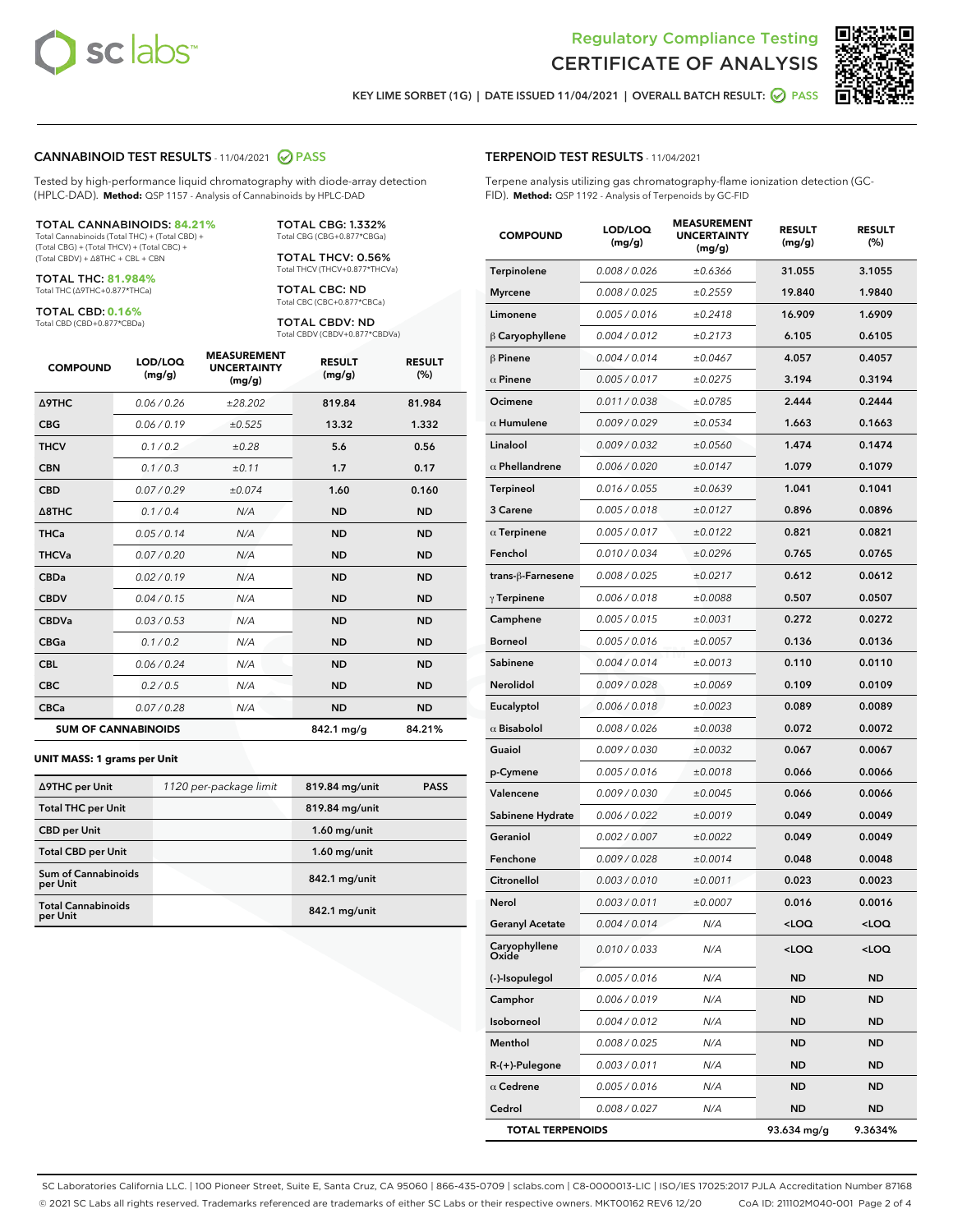



KEY LIME SORBET (1G) | DATE ISSUED 11/04/2021 | OVERALL BATCH RESULT:  $\bigcirc$  PASS

# CATEGORY 1 PESTICIDE TEST RESULTS - 11/04/2021 2 PASS

Pesticide and plant growth regulator analysis utilizing high-performance liquid chromatography-mass spectrometry (HPLC-MS) or gas chromatography-mass spectrometry (GC-MS). \*GC-MS utilized where indicated. **Method:** QSP 1212 - Analysis of Pesticides and Mycotoxins by LC-MS or QSP 1213 - Analysis of Pesticides by GC-MS

| <b>COMPOUND</b>             | LOD/LOQ<br>$(\mu g/g)$ | <b>ACTION</b><br><b>LIMIT</b><br>$(\mu g/g)$ | <b>MEASUREMENT</b><br><b>UNCERTAINTY</b><br>$(\mu g/g)$ | <b>RESULT</b><br>$(\mu g/g)$ | <b>RESULT</b> |
|-----------------------------|------------------------|----------------------------------------------|---------------------------------------------------------|------------------------------|---------------|
| Aldicarb                    | 0.03 / 0.08            | $\ge$ LOD                                    | N/A                                                     | <b>ND</b>                    | <b>PASS</b>   |
| Carbofuran                  | 0.02/0.05              | $>$ LOD                                      | N/A                                                     | <b>ND</b>                    | <b>PASS</b>   |
| Chlordane*                  | 0.03 / 0.08            | $\ge$ LOD                                    | N/A                                                     | <b>ND</b>                    | <b>PASS</b>   |
| Chlorfenapyr*               | 0.03/0.10              | $\ge$ LOD                                    | N/A                                                     | <b>ND</b>                    | <b>PASS</b>   |
| Chlorpyrifos                | 0.02 / 0.06            | $\ge$ LOD                                    | N/A                                                     | <b>ND</b>                    | <b>PASS</b>   |
| Coumaphos                   | 0.02 / 0.07            | $>$ LOD                                      | N/A                                                     | <b>ND</b>                    | <b>PASS</b>   |
| Daminozide                  | 0.02 / 0.07            | $\ge$ LOD                                    | N/A                                                     | <b>ND</b>                    | <b>PASS</b>   |
| <b>DDVP</b><br>(Dichlorvos) | 0.03/0.09              | $\ge$ LOD                                    | N/A                                                     | <b>ND</b>                    | <b>PASS</b>   |
| <b>Dimethoate</b>           | 0.03 / 0.08            | $\ge$ LOD                                    | N/A                                                     | <b>ND</b>                    | <b>PASS</b>   |
| Ethoprop(hos)               | 0.03/0.10              | $>$ LOD                                      | N/A                                                     | <b>ND</b>                    | <b>PASS</b>   |
| Etofenprox                  | 0.02 / 0.06            | $\ge$ LOD                                    | N/A                                                     | <b>ND</b>                    | <b>PASS</b>   |
| Fenoxycarb                  | 0.03 / 0.08            | $>$ LOD                                      | N/A                                                     | <b>ND</b>                    | <b>PASS</b>   |
| Fipronil                    | 0.03 / 0.08            | $\ge$ LOD                                    | N/A                                                     | <b>ND</b>                    | <b>PASS</b>   |
| Imazalil                    | 0.02 / 0.06            | $\ge$ LOD                                    | N/A                                                     | <b>ND</b>                    | <b>PASS</b>   |
| Methiocarb                  | 0.02 / 0.07            | $\ge$ LOD                                    | N/A                                                     | <b>ND</b>                    | <b>PASS</b>   |
| Methyl<br>parathion         | 0.03/0.10              | $>$ LOD                                      | N/A                                                     | <b>ND</b>                    | <b>PASS</b>   |
| <b>Mevinphos</b>            | 0.03/0.09              | $>$ LOD                                      | N/A                                                     | <b>ND</b>                    | <b>PASS</b>   |
| Paclobutrazol               | 0.02 / 0.05            | $\ge$ LOD                                    | N/A                                                     | <b>ND</b>                    | <b>PASS</b>   |
| Propoxur                    | 0.03/0.09              | $\ge$ LOD                                    | N/A                                                     | <b>ND</b>                    | <b>PASS</b>   |
| Spiroxamine                 | 0.03 / 0.08            | $\ge$ LOD                                    | N/A                                                     | <b>ND</b>                    | <b>PASS</b>   |
| <b>Thiacloprid</b>          | 0.03/0.10              | $\ge$ LOD                                    | N/A                                                     | <b>ND</b>                    | <b>PASS</b>   |
|                             |                        |                                              |                                                         |                              |               |

# CATEGORY 2 PESTICIDE TEST RESULTS - 11/04/2021 @ PASS

| <b>COMPOUND</b>          | LOD/LOO<br>$(\mu g/g)$ | <b>ACTION</b><br>LIMIT<br>$(\mu g/g)$ | <b>MEASUREMENT</b><br><b>UNCERTAINTY</b><br>$(\mu g/g)$ | <b>RESULT</b><br>$(\mu g/g)$ | <b>RESULT</b> |  |
|--------------------------|------------------------|---------------------------------------|---------------------------------------------------------|------------------------------|---------------|--|
| Abamectin                | 0.03/0.10              | 0.1                                   | N/A                                                     | <b>ND</b>                    | <b>PASS</b>   |  |
| Acephate                 | 0.02/0.07              | 0.1                                   | N/A                                                     | <b>ND</b>                    | <b>PASS</b>   |  |
| Acequinocyl              | 0.02/0.07              | 0.1                                   | N/A                                                     | <b>ND</b>                    | <b>PASS</b>   |  |
| Acetamiprid              | 0.02/0.05              | 0.1                                   | N/A                                                     | <b>ND</b>                    | <b>PASS</b>   |  |
| Azoxystrobin             | 0.02/0.07              | 0.1                                   | N/A                                                     | <b>ND</b>                    | <b>PASS</b>   |  |
| <b>Bifenazate</b>        | 0.01/0.04              | 0.1                                   | N/A                                                     | <b>ND</b>                    | <b>PASS</b>   |  |
| <b>Bifenthrin</b>        | 0.02/0.05              | 3                                     | N/A                                                     | <b>ND</b>                    | <b>PASS</b>   |  |
| <b>Boscalid</b>          | 0.03/0.09              | 0.1                                   | N/A                                                     | <b>ND</b>                    | <b>PASS</b>   |  |
| Captan                   | 0.19/0.57              | 0.7                                   | N/A                                                     | <b>ND</b>                    | <b>PASS</b>   |  |
| Carbaryl                 | 0.02/0.06              | 0.5                                   | N/A                                                     | <b>ND</b>                    | <b>PASS</b>   |  |
| Chlorantranilip-<br>role | 0.04/0.12              | 10                                    | N/A                                                     | <b>ND</b>                    | <b>PASS</b>   |  |
| Clofentezine             | 0.03/0.09              | 0.1                                   | N/A                                                     | <b>ND</b>                    | <b>PASS</b>   |  |

# CATEGORY 2 PESTICIDE TEST RESULTS - 11/04/2021 continued

| <b>COMPOUND</b>               | LOD/LOQ<br>(µg/g) | <b>ACTION</b><br><b>LIMIT</b><br>(µg/g) | <b>MEASUREMENT</b><br><b>UNCERTAINTY</b><br>(µg/g) | <b>RESULT</b><br>(µg/g) | <b>RESULT</b> |
|-------------------------------|-------------------|-----------------------------------------|----------------------------------------------------|-------------------------|---------------|
| Cyfluthrin                    | 0.12 / 0.38       | $\overline{c}$                          | N/A                                                | <b>ND</b>               | <b>PASS</b>   |
| Cypermethrin                  | 0.11/0.32         | 1                                       | N/A                                                | <b>ND</b>               | <b>PASS</b>   |
| <b>Diazinon</b>               | 0.02 / 0.05       | 0.1                                     | N/A                                                | <b>ND</b>               | <b>PASS</b>   |
| Dimethomorph                  | 0.03 / 0.09       | 2                                       | N/A                                                | <b>ND</b>               | <b>PASS</b>   |
| Etoxazole                     | 0.02 / 0.06       | 0.1                                     | N/A                                                | <b>ND</b>               | <b>PASS</b>   |
| Fenhexamid                    | 0.03 / 0.09       | 0.1                                     | N/A                                                | <b>ND</b>               | <b>PASS</b>   |
| Fenpyroximate                 | 0.02 / 0.06       | 0.1                                     | N/A                                                | <b>ND</b>               | <b>PASS</b>   |
| Flonicamid                    | 0.03/0.10         | 0.1                                     | N/A                                                | <b>ND</b>               | <b>PASS</b>   |
| Fludioxonil                   | 0.03 / 0.10       | 0.1                                     | N/A                                                | <b>ND</b>               | <b>PASS</b>   |
| Hexythiazox                   | 0.02 / 0.07       | 0.1                                     | N/A                                                | <b>ND</b>               | <b>PASS</b>   |
| Imidacloprid                  | 0.04 / 0.11       | 5                                       | N/A                                                | <b>ND</b>               | <b>PASS</b>   |
| Kresoxim-methyl               | 0.02 / 0.07       | 0.1                                     | N/A                                                | <b>ND</b>               | <b>PASS</b>   |
| <b>Malathion</b>              | 0.03 / 0.09       | 0.5                                     | N/A                                                | <b>ND</b>               | <b>PASS</b>   |
| Metalaxyl                     | 0.02 / 0.07       | $\overline{c}$                          | N/A                                                | <b>ND</b>               | <b>PASS</b>   |
| Methomyl                      | 0.03 / 0.10       | 1                                       | N/A                                                | <b>ND</b>               | <b>PASS</b>   |
| Myclobutanil                  | 0.03 / 0.09       | 0.1                                     | N/A                                                | <b>ND</b>               | <b>PASS</b>   |
| Naled                         | 0.02 / 0.07       | 0.1                                     | N/A                                                | <b>ND</b>               | <b>PASS</b>   |
| Oxamyl                        | 0.04 / 0.11       | 0.5                                     | N/A                                                | <b>ND</b>               | <b>PASS</b>   |
| Pentachloronitro-<br>benzene* | 0.03 / 0.09       | 0.1                                     | N/A                                                | <b>ND</b>               | <b>PASS</b>   |
| Permethrin                    | 0.04 / 0.12       | 0.5                                     | N/A                                                | <b>ND</b>               | <b>PASS</b>   |
| Phosmet                       | 0.03 / 0.10       | 0.1                                     | N/A                                                | <b>ND</b>               | <b>PASS</b>   |
| Piperonylbu-<br>toxide        | 0.02 / 0.07       | 3                                       | N/A                                                | <b>ND</b>               | <b>PASS</b>   |
| Prallethrin                   | 0.03 / 0.08       | 0.1                                     | N/A                                                | <b>ND</b>               | <b>PASS</b>   |
| Propiconazole                 | 0.02 / 0.07       | 0.1                                     | N/A                                                | <b>ND</b>               | <b>PASS</b>   |
| Pyrethrins                    | 0.04 / 0.12       | 0.5                                     | N/A                                                | ND                      | <b>PASS</b>   |
| Pyridaben                     | 0.02 / 0.07       | 0.1                                     | N/A                                                | <b>ND</b>               | <b>PASS</b>   |
| Spinetoram                    | 0.02 / 0.07       | 0.1                                     | N/A                                                | <b>ND</b>               | <b>PASS</b>   |
| Spinosad                      | 0.02 / 0.07       | 0.1                                     | N/A                                                | <b>ND</b>               | <b>PASS</b>   |
| Spiromesifen                  | 0.02 / 0.05       | 0.1                                     | N/A                                                | <b>ND</b>               | <b>PASS</b>   |
| Spirotetramat                 | 0.02 / 0.06       | 0.1                                     | N/A                                                | <b>ND</b>               | <b>PASS</b>   |
| Tebuconazole                  | 0.02 / 0.07       | 0.1                                     | N/A                                                | <b>ND</b>               | <b>PASS</b>   |
| Thiamethoxam                  | 0.03 / 0.10       | 5                                       | N/A                                                | <b>ND</b>               | <b>PASS</b>   |
| Trifloxystrobin               | 0.03 / 0.08       | 0.1                                     | N/A                                                | <b>ND</b>               | <b>PASS</b>   |

SC Laboratories California LLC. | 100 Pioneer Street, Suite E, Santa Cruz, CA 95060 | 866-435-0709 | sclabs.com | C8-0000013-LIC | ISO/IES 17025:2017 PJLA Accreditation Number 87168 © 2021 SC Labs all rights reserved. Trademarks referenced are trademarks of either SC Labs or their respective owners. MKT00162 REV6 12/20 CoA ID: 211102M040-001 Page 3 of 4